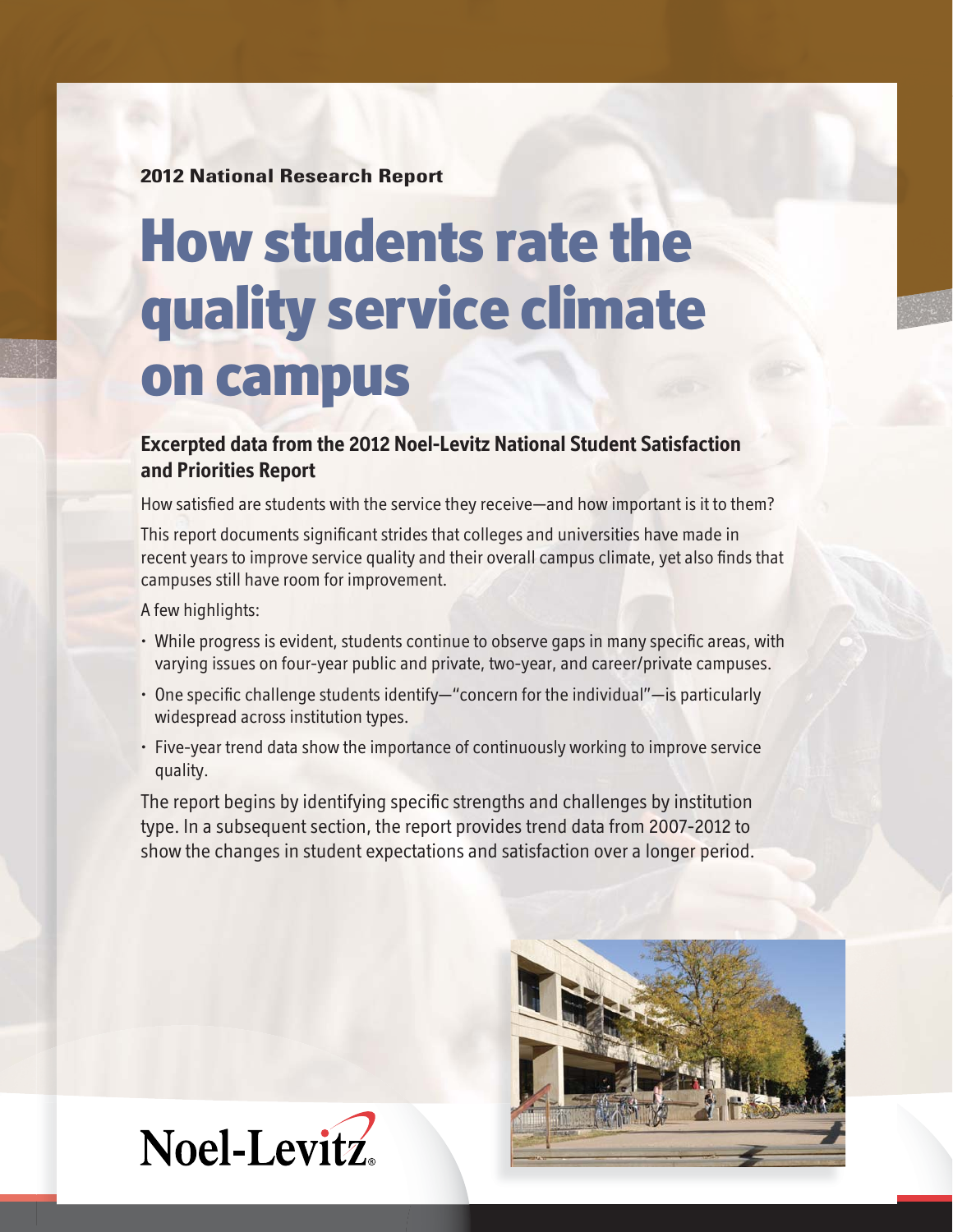## **The source of data**

The findings in this report were excerpted from the 2012 National Student Satisfaction and Priorities Report, the 19th annual study of student satisfaction conducted by Noel-Levitz. You may download the complete report, without charge, at **www.noellevitz.com/Benchmark**.

The 2012 National Student Satisfaction and Priorities Report was based on survey data gathered between the fall of 2009 and the spring of 2012 from students attending 820 colleges, universities, community colleges, and career and private schools. Sample sizes were as follows: 97,084 students from four-year publics; 259,740 from four-year privates; 191,857 from two-year community, junior, and technical colleges; and 88,589 from career and private schools.

The survey instrument used in the study was the Noel-Levitz Student Satisfaction Inventory $M(SSI)$ . This instrument consists of over 70 items that cover the full range of college experiences. Each item is expressed as a statement of expectation. Each statement includes a rating scale of 1 to 7 (7 = very important/very satisfied; 1 = not important/not satisfied at all). Students were asked to rate the level of importance they assign to the expectation as well as their level of satisfaction that the expectation is being met.

The 70-plus items on the survey instrument are grouped into 11 scales. These include:

- Academic Advising Effectiveness
- Academic Services (two-year and career/ private schools)
- Campus Climate
- Campus Life (four-year schools)
- Campus Support Services
- Concern for the Individual
- Instructional Effectiveness
- Recruitment and Financial Aid **Effectiveness**
- Registration Effectiveness
- Safety and Security
- Service Excellence
- Student Centeredness

Recent research has confirmed the strong connection between how students feel on campus and their likelihood to stay enrolled at the institution. In the 2009 research study, Linking Student Satisfaction and Retention, creating an inviting climate on campus was cited as an important factor in increasing a student's odds of persisting by as much as 80 percent. The four-year institution research confirms, "Students who feel welcome, know what's happening on campus, and feel that they belong are more likely to return the following year." Campuses that want to improve their persistence rates should pay particular attention to their campus climate. The full white paper can be downloaded at www.noellevitz.com/retentionlink.

*" Quality customer service, like effective student retention, does not just 'happen' on an institutionwide basis. Both are products of carefully planned and integrated systems and strategies that cross the lines of traditional academic and administrative units."*

 **Jo Hillman, senior director of retention solutions Noel-Levitz**

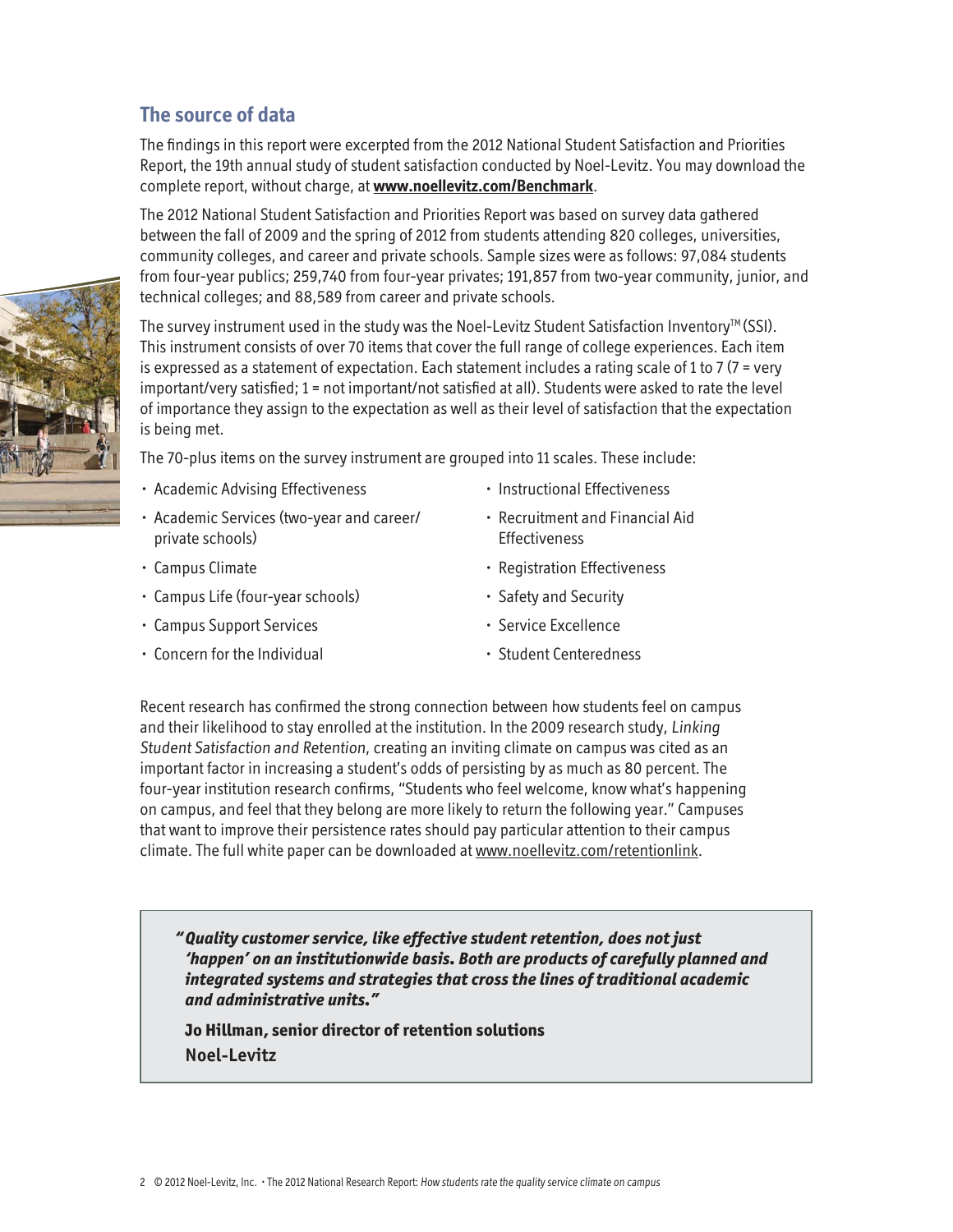## **Key findings, section one: Strengths and challenges**

Students' responses to the 70-plus individual survey items were analyzed to determine strengths (high importance/high satisfaction) and challenges (high importance/low satisfaction). Strengths were defined as survey items that students rated above the mid-point in importance and in the top quartile of satisfaction. Challenges were defined as items that were above the mid-point in importance and in the bottom quartile of satisfaction and/or the top quartile of performance gaps.

For the purposes of this report, only items relating directly to quality service are highlighted. Among the strengths and challenges identified by institution type are the following:

## **Four-Year Public Colleges and Universities**

#### *Strengths*

Survey items students rated as most important/most satisfying:

- My academic advisor is knowledgeable about requirements in my major.
- My academic advisor is approachable.
- Faculty are usually available after class and during office hours.

#### *Challenges*

Survey items students rated as most important/least satisfying:

- Faculty are fair and unbiased in their treatment of individual students.
- Security staff respond quickly in emergencies.
- Faculty provide timely feedback about student progress in a course.
- This institution shows concern for students as individuals.
- I seldom get the "run-around" when seeking information on this campus.
- Financial aid counselors are helpful.

## **Four-Year Private Colleges and Universities**

#### *Strengths*

Survey items students rated as most important/most satisfying:

- My academic advisor is approachable.
- The campus staff are caring and helpful.
- Faculty are usually available after class and during office hours.
- Students are made to feel welcome on this campus.

#### *Challenges*

Survey items students rated as most important/least satisfying:

- Faculty are fair and unbiased in their treatment of individual students.
- Faculty provide timely feedback about student progress in a course.
- Security staff respond quickly in emergencies.
- Financial aid counselors are helpful.
- Faculty take into consideration student differences as they teach a course.
- I seldom get the "run-around" when seeking information on this campus.

**There is widespread dissatisfaction in areas that matter to students the service "run-around" and concern for students as individuals.**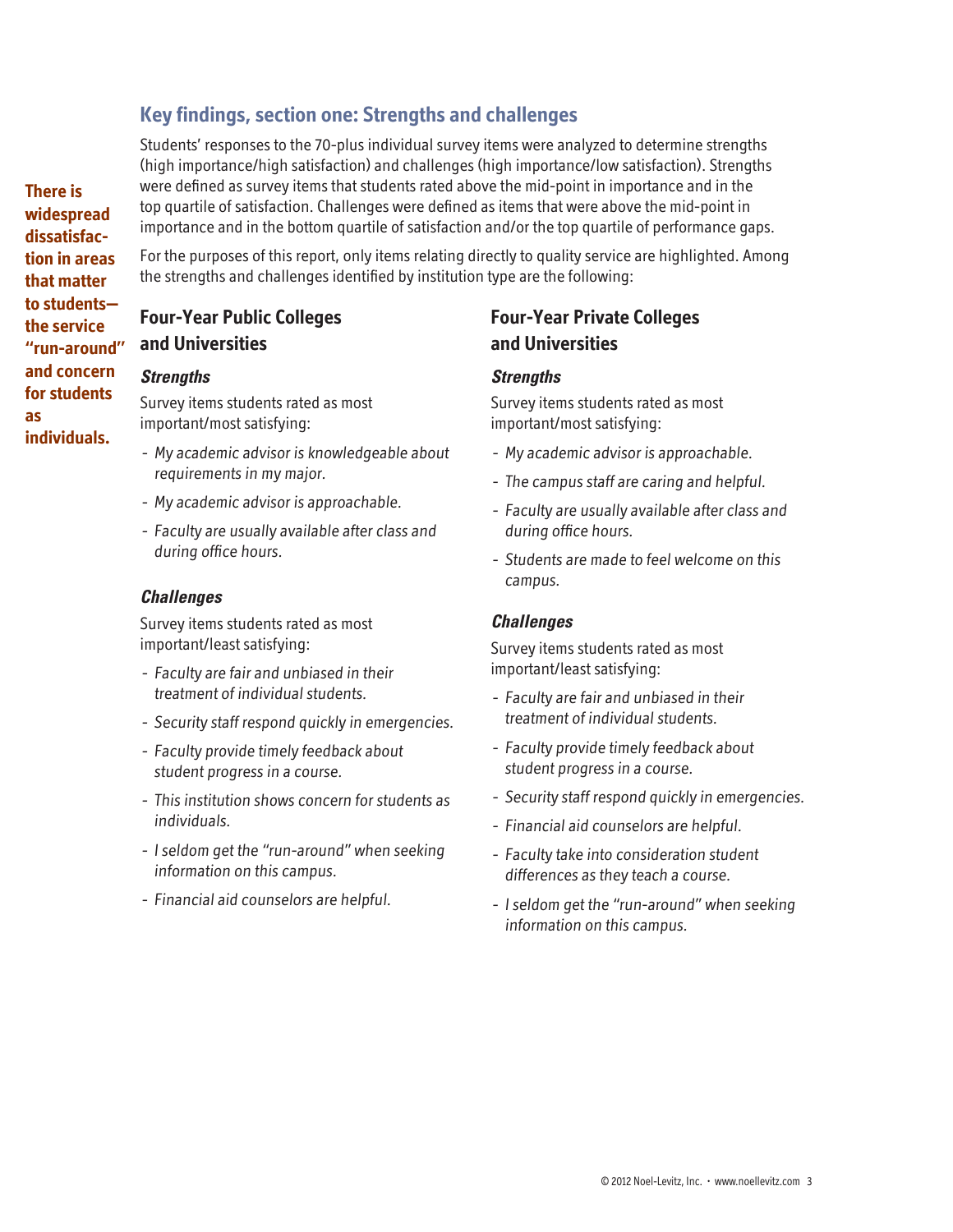## **Two-Year Community, Junior, and Technical Colleges**

#### *Strengths*

Survey items students rated as most important/most satisfying:

- Faculty are usually available after class and during office hours.
- Students are made to feel welcome on this campus.
- It is an enjoyable experience to be a student on this campus.

#### *Challenges*

Survey items students rated as most important/least satisfying:

- The school does whatever it can to help me reach my educational goals.
- My academic advisor is concerned about my success as an individual.
- The college shows concern for students as individuals.
- Financial aid counselors are helpful.

## **Career/Private Schools**

#### *Strengths*

Survey items students rated as most important/ most satisfying:

- Students are made to feel welcome at this school.
- My academic advisor is approachable.
- The school staff are caring and helpful.
- Administrators are approachable to students.
- The personnel involved in registration are helpful.
- Admission staff are knowledgeable.

#### *Challenges*

Survey items students rated as most important/least satisfying:

- Faculty are fair and unbiased in their treatment of individual students.
- The school shows concern for students as individuals.
- Faculty are understanding of students' unique life circumstances.
- This school does whatever it can to help me reach my educational goals.

## **Special note on concern for students and the service "run-around"**

As indicated, there is widespread dissatisfaction in areas that matter to students—the service "runaround" and concern for students as individuals. These challenges, evident for each institution type, have also been identified in a separate companion study focusing on students 25 years and older, the 2012 National Adult Student Priorities Report. You may download the complete report, free of charge, at **www.noellevitz.com/Benchmark**.

While the service "run-around" and concern for students as individuals sound like specific problems, they aren't. They are symptoms of several problems as we've noted in the Noel-Levitz online training program curriculum, Connections NOW™.

- Staff may lack knowledge of campus systems, policies, and procedures.
- Staff may be too busy to help.
- Staff may not take responsibility for customer problems.
- Staff may have poor access to information from other offices.
- The institution may have fragmented processes without concern for how students and other customers use them.
- Staff may not be empowered to seek solutions.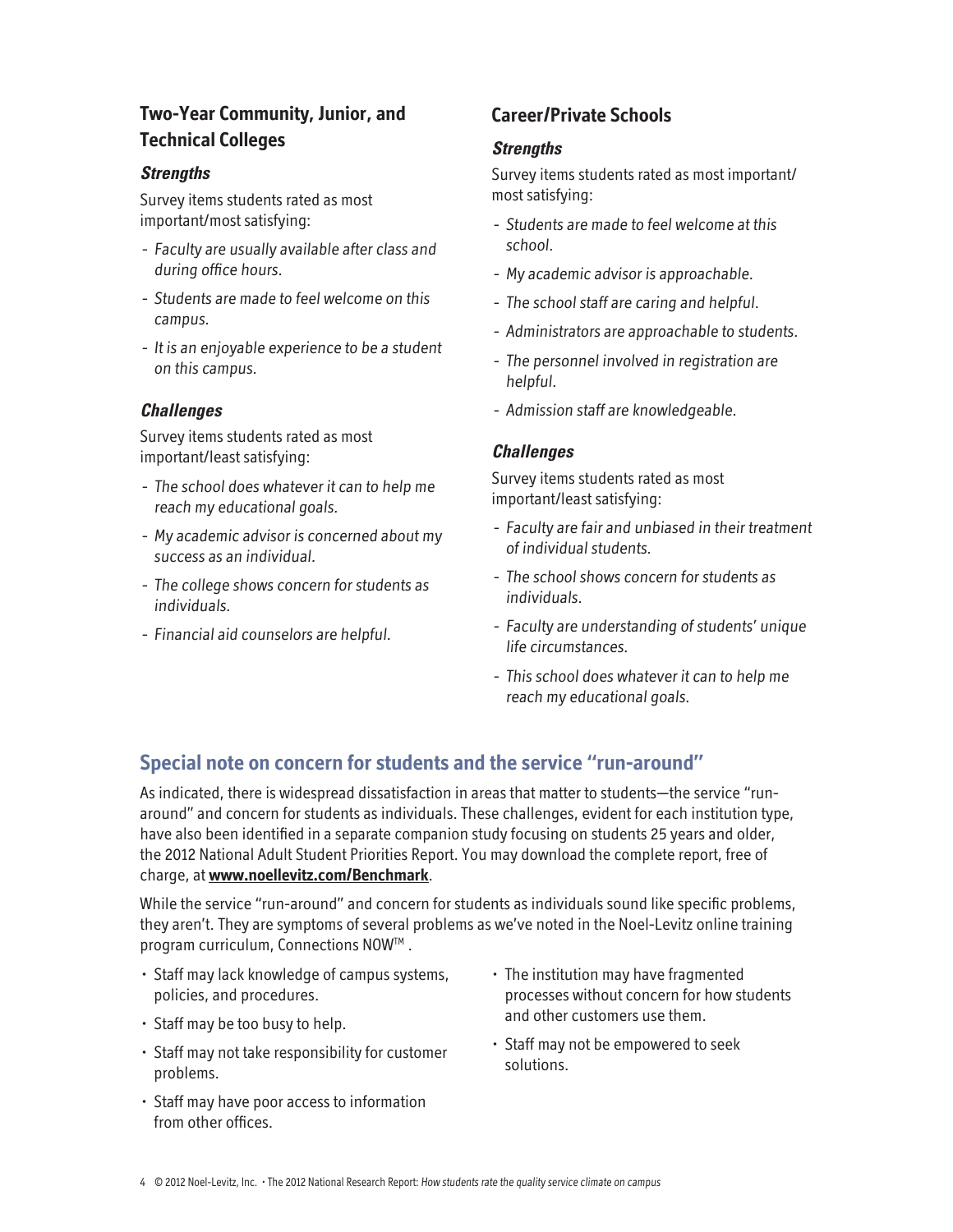# **Key findings, section two: Five-year trends**

The 70-plus survey items are grouped into 11 scales, of which three relate directly to the quality service climate on campuses: Concern for the Individual, Campus Climate, and Service Excellence.

Below are the three scales, the student scores, and the items that make up each scale by institution type. The 2011-2012 results show that performance gaps have increased in most areas, which means quality service is declining on campuses. However, performance gaps improved at career and private schools in 2011-2012. The accompanying importance and satisfaction scores show the continuing importance students place on service quality. It is also interesting to note that the largest performance gap at all four institution types for the 2011-2012 academic year was in the Concern for the Individual scale. This is an area of opportunity for all types of campuses to further improve.

## **Four-Year Public Colleges and Universities**

For four-year public institutions, the largest 2011-2012 gap score among the three scales was in Concern for the Individual, which assesses the institution's commitment to treating each student as an individual. Gaps for all three scales have declined this year.

Note that the sample sizes for these scores were 26,933 for 2007-2008; 19,658 for 2008-2009; 35,384 for 2009-2010; 30,333 for 2010-2011; and 33,148 for 2011-2012.

| Concern for the Individual $7 = \text{very important/very satisfied}$ ; 1 = not important/not satisfied at all |           |           |           |           |           |  |  |
|----------------------------------------------------------------------------------------------------------------|-----------|-----------|-----------|-----------|-----------|--|--|
|                                                                                                                | 2007-2008 | 2008-2009 | 2009-2010 | 2010-2011 | 2011-2012 |  |  |
| Importance                                                                                                     | 6.12      | 6.16      | 6.18      | 6.16      | 6.15      |  |  |
| Satisfaction                                                                                                   | 5.02      | 5.12      | 5.12      | 5.09      | 5.21      |  |  |
| <b>Performance Gap</b>                                                                                         | 1.10      | 1.04      | 1.06      | 1.07      | 0.94      |  |  |

Items comprising this scale: Faculty care about me as an individual; My academic advisor is concerned about my success as an individual; Counseling staff care about students as individuals; Faculty are fair and unbiased in their treatment of individual students; Residence hall staff are concerned about me as an individual; This institution shows concern for students as individuals.

|                        | Service Excellence 7 = very important/very satisfied; 1 = not important/not satisfied at all |           |           |           |           |  |  |
|------------------------|----------------------------------------------------------------------------------------------|-----------|-----------|-----------|-----------|--|--|
|                        | 2007-2008                                                                                    | 2008-2009 | 2009-2010 | 2010-2011 | 2011-2012 |  |  |
| Importance             | 6.03                                                                                         | 6.08      | 6.09      | 6.07      | 6.05      |  |  |
| Satisfaction           | 4.97                                                                                         | 5.06      | 5.08      | 5.04      | 5.17      |  |  |
| <b>Performance Gap</b> | 1.06                                                                                         | 1.02      | 1.01      | 1.03      | 0.88      |  |  |

Items comprising this scale: The campus staff are caring and helpful; Library staff are helpful and approachable; The staff in health services are competent; Counseling staff care about students as individuals; The personnel involved with registration are helpful; I seldom get the "run-around" when seeking information on this campus; I generally know what is happening on this campus; Channels for expressing student complaints are available.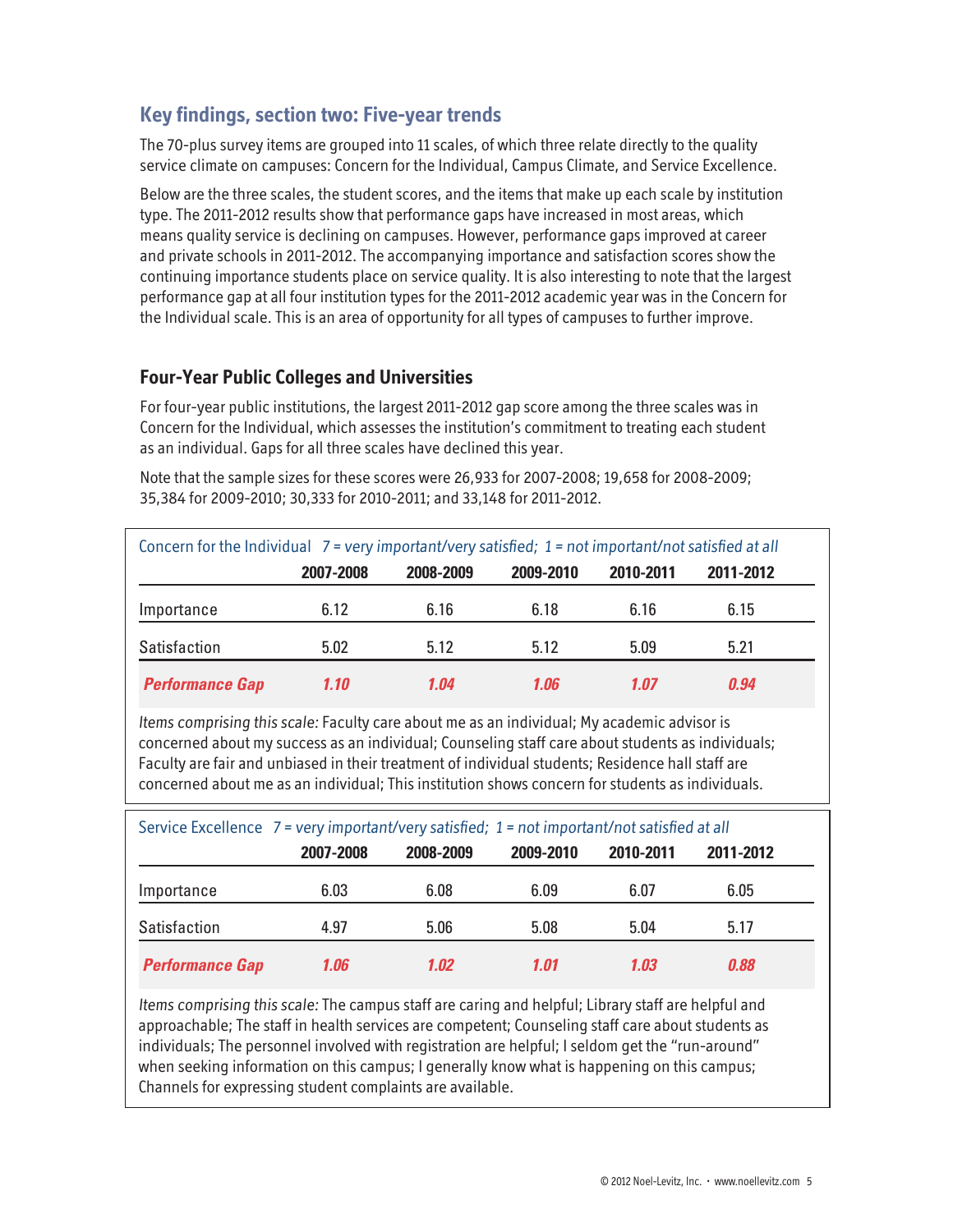|                        | Campus Climate $7$ = very important/very satisfied; $1$ = not important/not satisfied at all |           |             |             |           |  |
|------------------------|----------------------------------------------------------------------------------------------|-----------|-------------|-------------|-----------|--|
|                        | 2007-2008                                                                                    | 2008-2009 | 2009-2010   | 2010-2011   | 2011-2012 |  |
| Importance             | 6.11                                                                                         | 6.18      | 6.17        | 6.14        | 6.15      |  |
| Satisfaction           | 5.08                                                                                         | 5.22      | 5.23        | 5.15        | 5.28      |  |
| <b>Performance Gap</b> | 1.03                                                                                         | 0.96      | <u>n 94</u> | <u>n 99</u> | 0.87      |  |

Items comprising this scale: Most students feel a sense of belonging here; This institution shows concern for students as individuals; It is an enjoyable experience to be a student on this campus; I feel a sense of pride about my campus; This institution has a good reputation within the community; There is a commitment to academic excellence on this campus; The campus staff are caring and helpful; Students are made to feel welcome on this campus; Administrators are approachable to students; I seldom get the "run-around" when seeking information on this campus; I generally know what's happening on campus; Tuition paid is a worthwhile investment; There is a strong commitment to racial harmony on this campus; Channels for expressing student complaints are readily available; Freedom of expression is protected on campus; Faculty care about me as an individual; The campus is safe and secure for all students.

### **Four-Year Private Colleges and Universities**

For four-year private colleges and universities, the largest 2011-2012 gap scores were in the Concern for the Individual and Campus Climate scales. All three gap scores declined this year.

Note that the sample sizes for these scores were 96,730 for 2007-2008; 75,284 for 2008-2009; 97,625 for 2009-2010; 83,918 for 2010-2011; and 89,051 for 2011-2012.

| Concern for the Individual $7 = \text{very important/very satisfied}$ ; 1 = not important/not satisfied at all |           |           |           |           |           |  |
|----------------------------------------------------------------------------------------------------------------|-----------|-----------|-----------|-----------|-----------|--|
|                                                                                                                | 2007-2008 | 2008-2009 | 2009-2010 | 2010-2011 | 2011-2012 |  |
| Importance                                                                                                     | 6.17      | 6.16      | 6.17      | 6.19      | 6.24      |  |
| Satisfaction                                                                                                   | 5.21      | 5.25      | 5.28      | 5.25      | 5.41      |  |
| <b>Performance Gap</b>                                                                                         | 0.96      | 0.91      | 0.89      | 0.94      | 0.83      |  |

Items comprising this scale: Faculty care about me as an individual; My academic advisor is concerned about my success as an individual; Counseling staff care about students as individuals; Faculty are fair and unbiased in their treatment of individual students; Residence hall staff are concerned about me as an individual; This institution shows concern for students as individuals.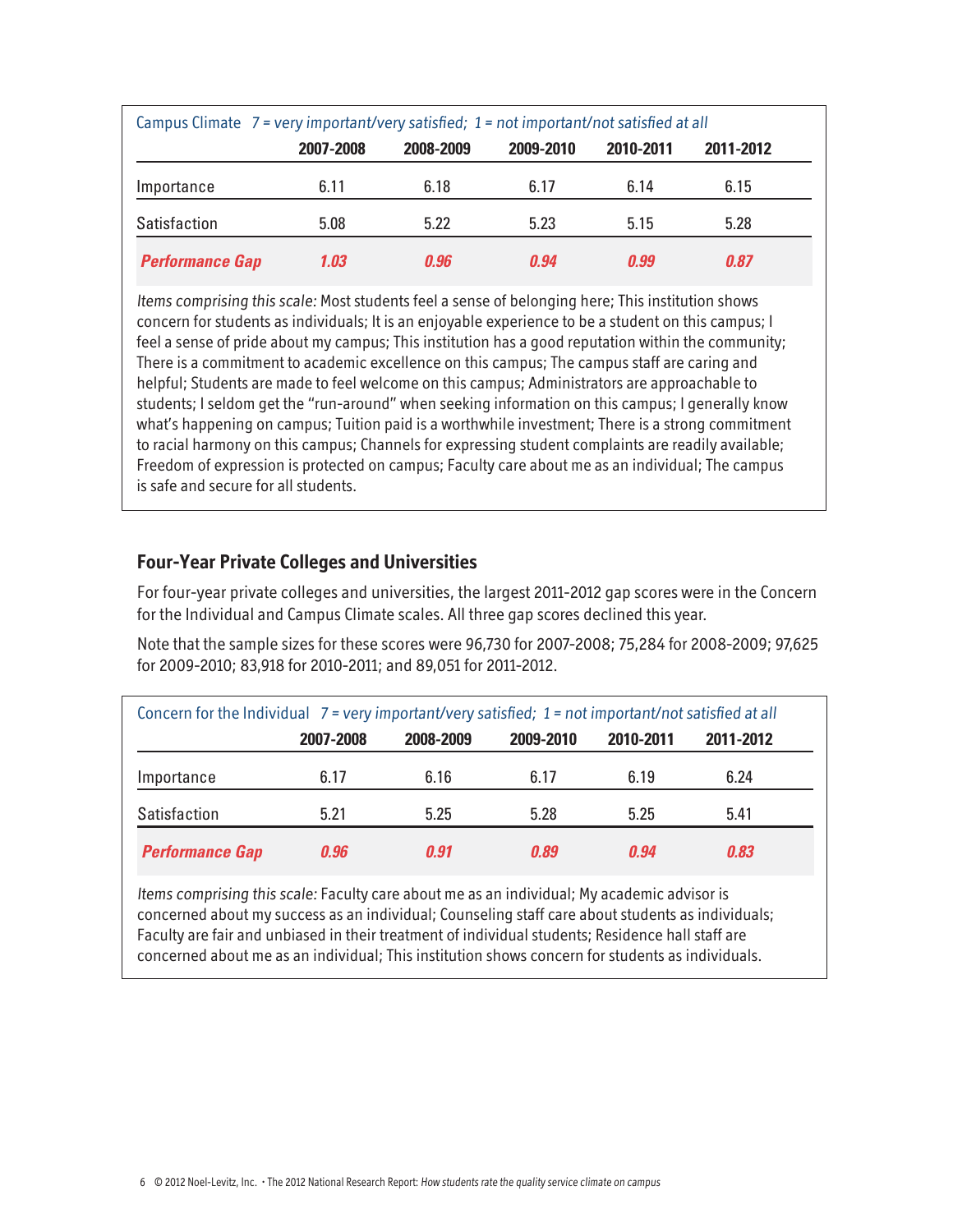|                        | Service Excellence 7 = very important/very satisfied; 1 = not important/not satisfied at all |           |           |           |           |  |
|------------------------|----------------------------------------------------------------------------------------------|-----------|-----------|-----------|-----------|--|
|                        | 2007-2008                                                                                    | 2008-2009 | 2009-2010 | 2010-2011 | 2011-2012 |  |
| Importance             | 6.02                                                                                         | 6.04      | 6.02      | 6.07      | 6.09      |  |
| Satisfaction           | 5.09                                                                                         | 5.16      | 5.16      | 5.16      | 5.30      |  |
| <b>Performance Gap</b> | 0.93                                                                                         | 0.88      | 0.86      | 0.91      | 0.79      |  |

Items comprising this scale: The campus staff are caring and helpful; Library staff are helpful and approachable; The staff in health services are competent; Counseling staff care about students as individuals; The personnel involved with registration are helpful; I seldom get the "run-around" when seeking information on this campus; I generally know what is happening on this campus; Channels for expressing student complaints are available.

|                        | Campus Climate $7$ = very important/very satisfied; $1$ = not important/not satisfied at all |           |           |           |           |  |
|------------------------|----------------------------------------------------------------------------------------------|-----------|-----------|-----------|-----------|--|
|                        | 2007-2008                                                                                    | 2008-2009 | 2009-2010 | 2010-2011 | 2011-2012 |  |
| Importance             | 6.17                                                                                         | 6.17      | 6.18      | 6.20      | 6.24      |  |
| Satisfaction           | 5.22                                                                                         | 5.29      | 5.30      | 5.28      | 5.41      |  |
| <b>Performance Gap</b> | 0.95                                                                                         | 0.88      | 0.88      | 0.92      | 0.83      |  |

Items comprising this scale: Most students feel a sense of belonging here; This institution shows concern for students as individuals; It is an enjoyable experience to be a student on this campus; I feel a sense of pride about my campus; This institution has a good reputation within the community; There is a commitment to academic excellence on this campus; The campus staff are caring and helpful; Students are made to feel welcome on this campus; Administrators are approachable to students; I seldom get the "run-around" when seeking information on this campus; I generally know what's happening on campus; Tuition paid is a worthwhile investment; There is a strong commitment to racial harmony on this campus; Channels for expressing student complaints are readily available; Freedom of expression is protected on campus; Faculty care about me as an individual; The campus is safe and secure for all students.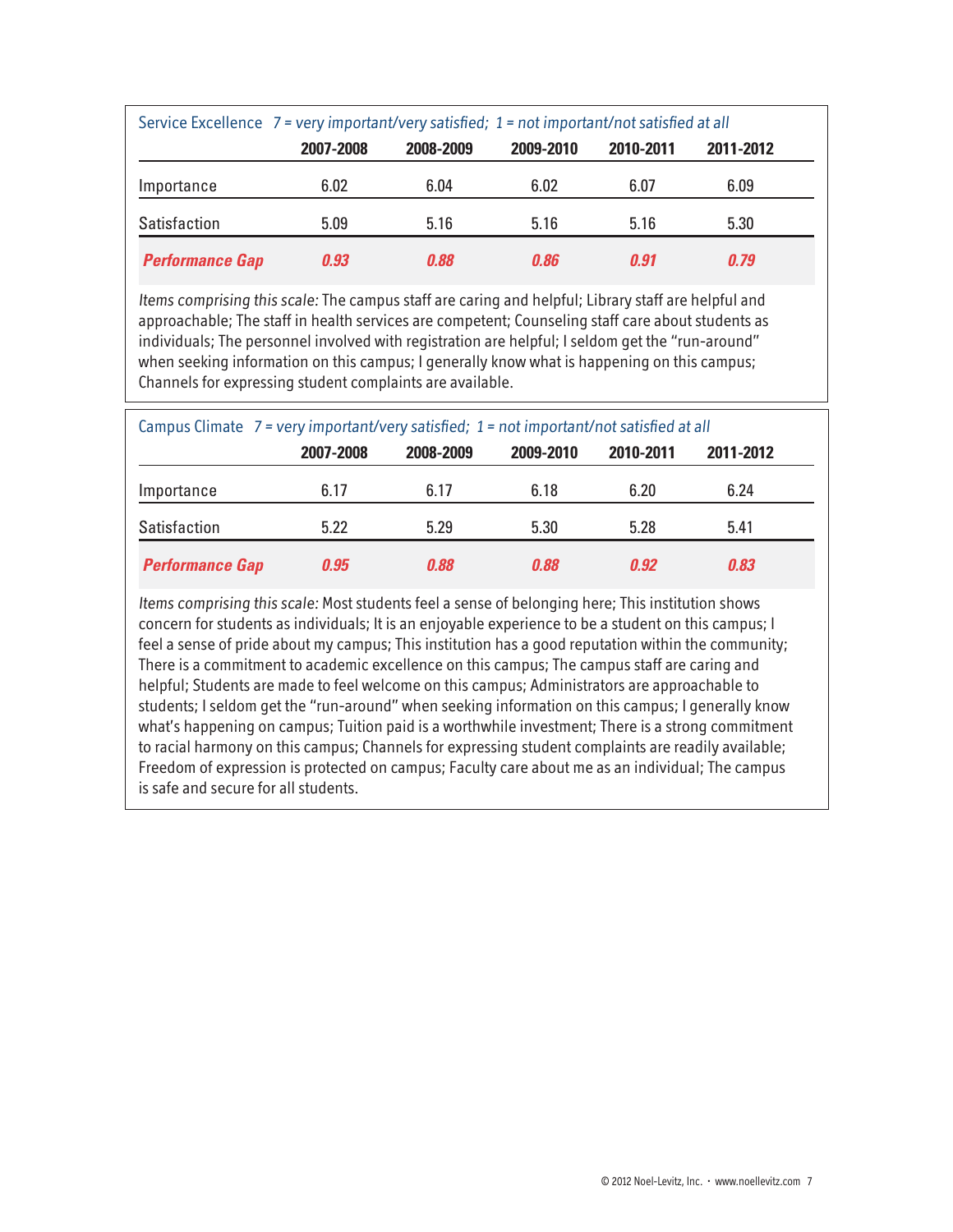## **Two-Year Community, Junior, and Technical Colleges**

For two-year community, junior, and technical colleges, the largest 2011-2012 gap score among the three scales was also for Concern for the Individual, by a large margin. Gap scores have improved for all three scales.

Note that the sample sizes for these scores were 60,206 for 2007-2008; 62,875 for 2008-2009; 60,695 for 2009-2010; 73,316 for 2010-2011; and 64,493 for 2011-2012.

| Concern for the Individual $7 = \text{very important/very satisfied}$ ; 1 = not important/not satisfied at all |           |           |           |           |           |  |
|----------------------------------------------------------------------------------------------------------------|-----------|-----------|-----------|-----------|-----------|--|
|                                                                                                                | 2007-2008 | 2008-2009 | 2009-2010 | 2010-2011 | 2011-2012 |  |
| Importance                                                                                                     | 6.08      | 6.11      | 6.08      | 6.14      | 6.13      |  |
| Satisfaction                                                                                                   | 5.24      | 5.25      | 5.21      | 5.24      | 5.29      |  |
| <b>Performance Gap</b>                                                                                         | 0.84      | 0.86      | 0.87      | 0.90      | 0.84      |  |

Items comprising this scale: Faculty care about me as an individual; My academic advisor is concerned about my success as an individual; Counseling staff care about students as individuals; Faculty are fair and unbiased in their treatment of individual students; This college shows concern for students as individuals.

|                        | Service Excellence 7 = very important/very satisfied; 1 = not important/not satisfied at all |           |           |           |           |  |  |
|------------------------|----------------------------------------------------------------------------------------------|-----------|-----------|-----------|-----------|--|--|
|                        | 2007-2008                                                                                    | 2008-2009 | 2009-2010 | 2010-2011 | 2011-2012 |  |  |
| Importance             | 5.95                                                                                         | 5.99      | 5.95      | 6.02      | 6.00      |  |  |
| Satisfaction           | 5.27                                                                                         | 5.29      | 5.27      | 5.31      | 5.33      |  |  |
| <b>Performance Gap</b> | 0.68                                                                                         | 0.70      | 0.68      | 0.71      | 0.67      |  |  |

Items comprising this scale: The campus staff are caring and helpful; Library staff are helpful and approachable; The personnel involved with registration are helpful; I seldom get the "run-around" when seeking information on this campus; I generally know what is happening on campus; Channels for expressing student complaints are available; People on this campus respect and are supportive of each other; Administrators are approachable to students; Bookstore staff are helpful.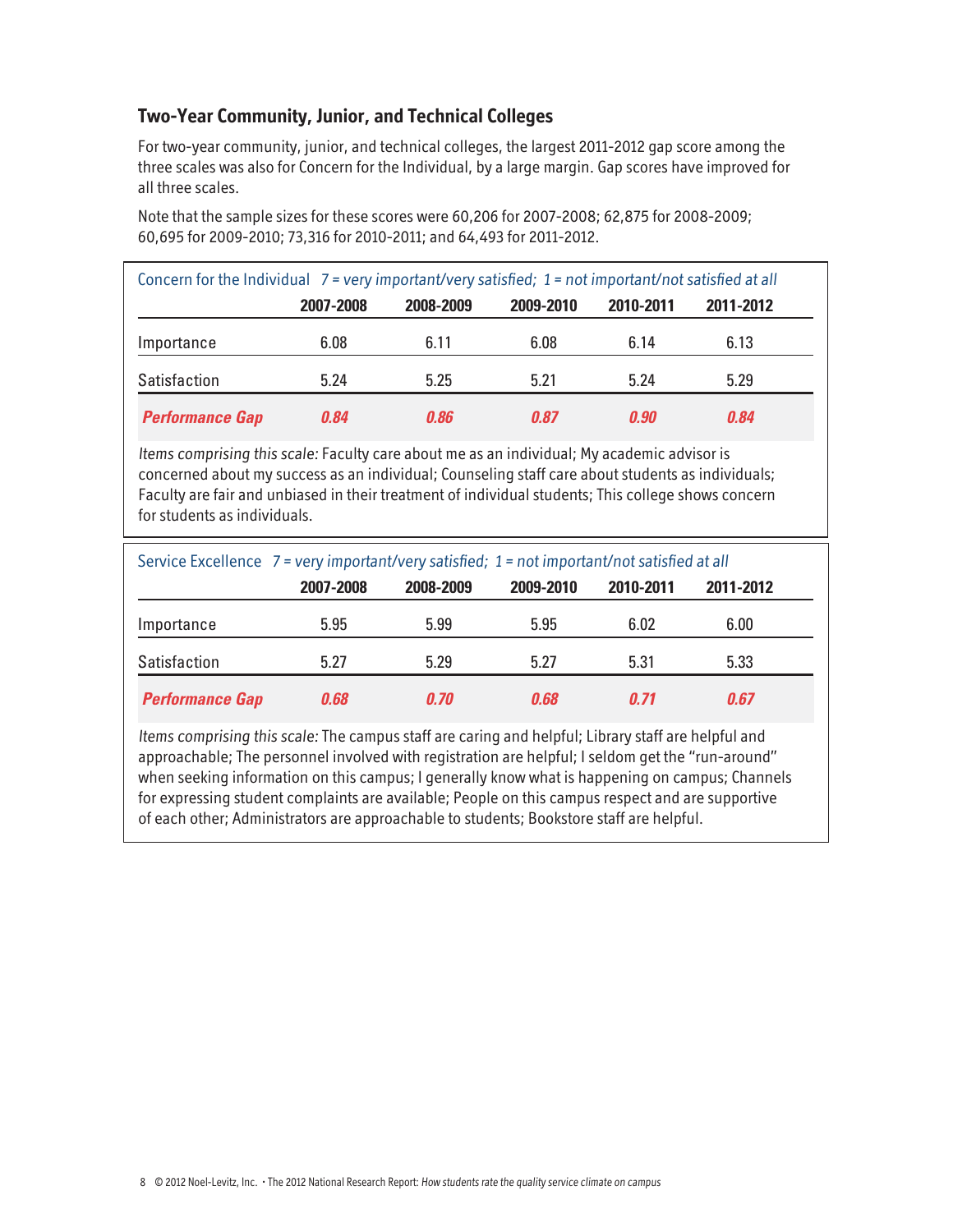|                        | Campus Climate 7 = very important/very satisfied; 1 = not important/not satisfied at all |           |           |           |           |  |
|------------------------|------------------------------------------------------------------------------------------|-----------|-----------|-----------|-----------|--|
|                        | 2007-2008                                                                                | 2008-2009 | 2009-2010 | 2010-2011 | 2011-2012 |  |
| Importance             | 5.97                                                                                     | 6.01      | 5.97      | 6.03      | 6.03      |  |
| Satisfaction           | 5.31                                                                                     | 5.33      | 5.30      | 5.34      | 5.37      |  |
| <b>Performance Gap</b> | 0.66                                                                                     | 0.68      | 0.67      | 0.69      | 0.66      |  |

Items comprising this scale: Most students feel a sense of belonging here; The campus is safe and secure for all students; It is an enjoyable experience to be a student on this campus; Students are made to feel welcome here; This institution has a good reputation within the community; This college shows concern for students as individuals; Faculty care about me as an individual; People on this campus respect and are supportive of each other; The campus staff are caring and helpful; I generally know what is happening on campus; This school does whatever it can to help me reach my educational goals; Administrators are approachable to students; New student orientation services help students adjust to college; I seldom get the "run-around" when seeking information on this campus; Channels for expressing student complaints are readily available.

### **Career and Private Schools**

For career and private schools, the largest 2011-2012 gap score among the three scales was also for Concern for the Individual. All three reflect very positive shifts in satisfaction scores in 2011-2012.

Note that the sample sizes for these scores were 8,155 for 2007-2008; 13,311 for 2008-2009; 35,346 for 2009-2010; 45,479 for 2010-2011; and 18,724 for 2011-2012.

| Concern for the Individual $7 = \text{very important/very satisfied}$ ; 1 = not important/not satisfied at all |           |           |           |           |           |  |  |
|----------------------------------------------------------------------------------------------------------------|-----------|-----------|-----------|-----------|-----------|--|--|
|                                                                                                                | 2007-2008 | 2008-2009 | 2009-2010 | 2010-2011 | 2011-2012 |  |  |
| Importance                                                                                                     | 6.16      | 6.23      | 6.23      | 6.28      | 6.32      |  |  |
| Satisfaction                                                                                                   | 4.99      | 5.23      | 5.00      | 5.19      | 5.46      |  |  |
| <b>Performance Gap</b>                                                                                         | 1.17      | 1.00      | 1.23      | 1.09      | 0.86      |  |  |

Items comprising this scale: Faculty care about me as an individual; My academic advisor is concerned about my success as an individual; Advising staff care about students as individuals; Faculty are fair and unbiased in their treatment of individual students; This school shows concern for students as individuals.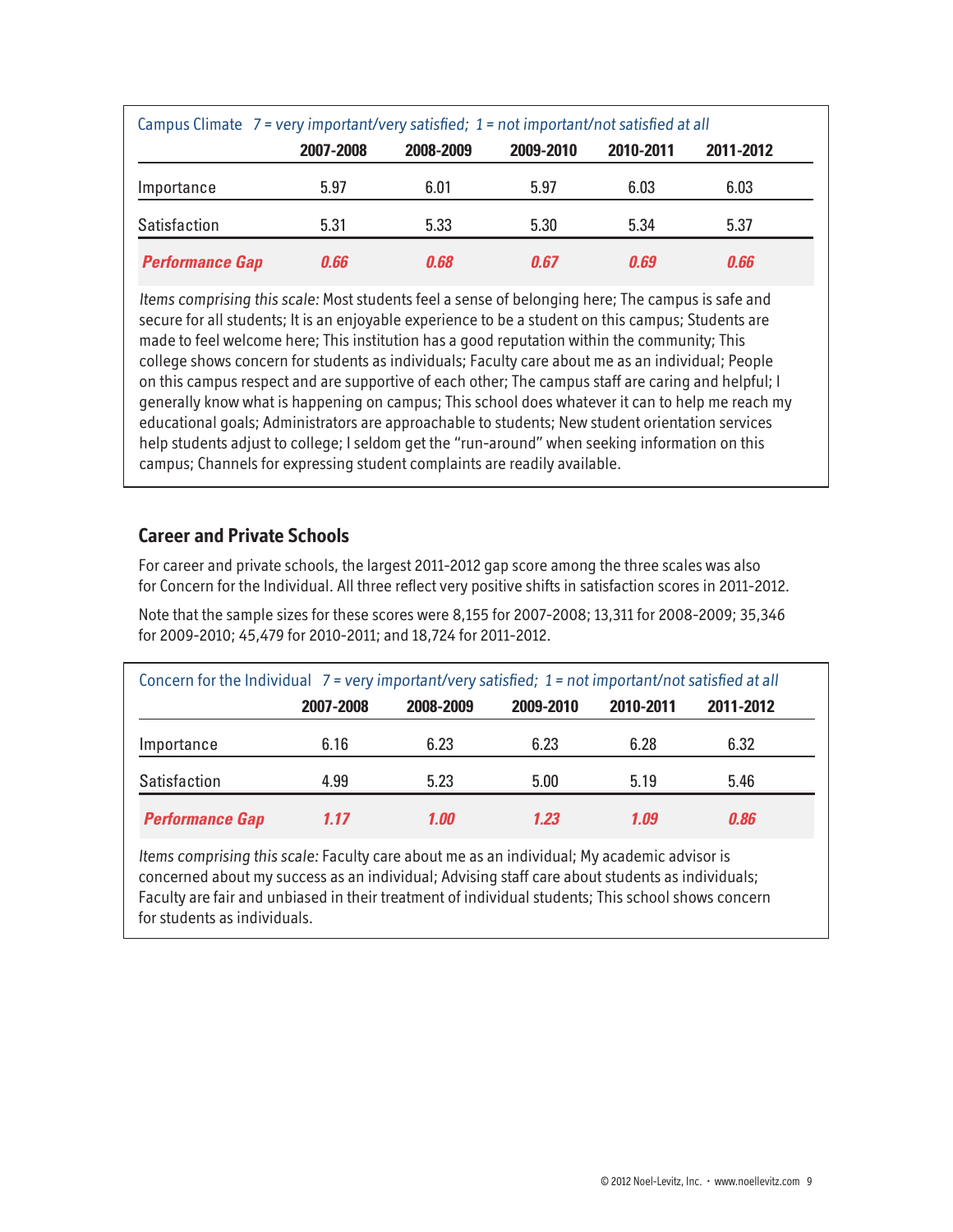|                        | Service Excellence 7 = very important/very satisfied; 1 = not important/not satisfied at all |           |           |           |           |  |
|------------------------|----------------------------------------------------------------------------------------------|-----------|-----------|-----------|-----------|--|
|                        | 2007-2008                                                                                    | 2008-2009 | 2009-2010 | 2010-2011 | 2011-2012 |  |
| Importance             | 6.05                                                                                         | 6.10      | 6.09      | 6.15      | 6.21      |  |
| Satisfaction           | 5.01                                                                                         | 5.21      | 4.93      | 5.13      | 5.43      |  |
| <b>Performance Gap</b> | 1.04                                                                                         | 0.89      | 1.16      | 1.02      | 0.78      |  |

Items comprising this scale: The campus staff are caring and helpful; Library staff are helpful and approachable; The personnel involved with registration are helpful; I seldom get the "run-around" when seeking information at this school; I generally know what is happening at this school; Channels for expressing student complaints are available; People at this school respect and are supportive of each other; Administrators are approachable to students; Bookstore staff are helpful.

|                        | Campus Climate $7$ = very important/very satisfied; $1$ = not important/not satisfied at all |           |           |           |           |  |  |
|------------------------|----------------------------------------------------------------------------------------------|-----------|-----------|-----------|-----------|--|--|
|                        | 2007-2008                                                                                    | 2008-2009 | 2009-2010 | 2010-2011 | 2011-2012 |  |  |
| Importance             | 6.11                                                                                         | 6.17      | 6.19      | 6.24      | 6.27      |  |  |
| Satisfaction           | 5.03                                                                                         | 5.28      | 4.99      | 5.19      | 5.49      |  |  |
| <b>Performance Gap</b> | 1.08                                                                                         | 0.89      | 1.20      | 1.05      | 0.78      |  |  |

Items comprising this scale: Most students feel a sense of belonging here; The campus is safe and secure for all students; It is an enjoyable experience to be a student at this school; Students are made to feel welcome at this school; This institution has a good reputation within the community; This school shows concern for students as individuals; Faculty care about me as an individual; People at this school respect and are supportive of each other; The campus staff are caring and helpful; I generally know what is happening at this school; This school does whatever it can to help me reach my educational goals; Administrators are approachable to students; New student orientation services help students adjust to school; I seldom get the "run-around" when seeking information at this school; Channels for expressing student complaints are readily available.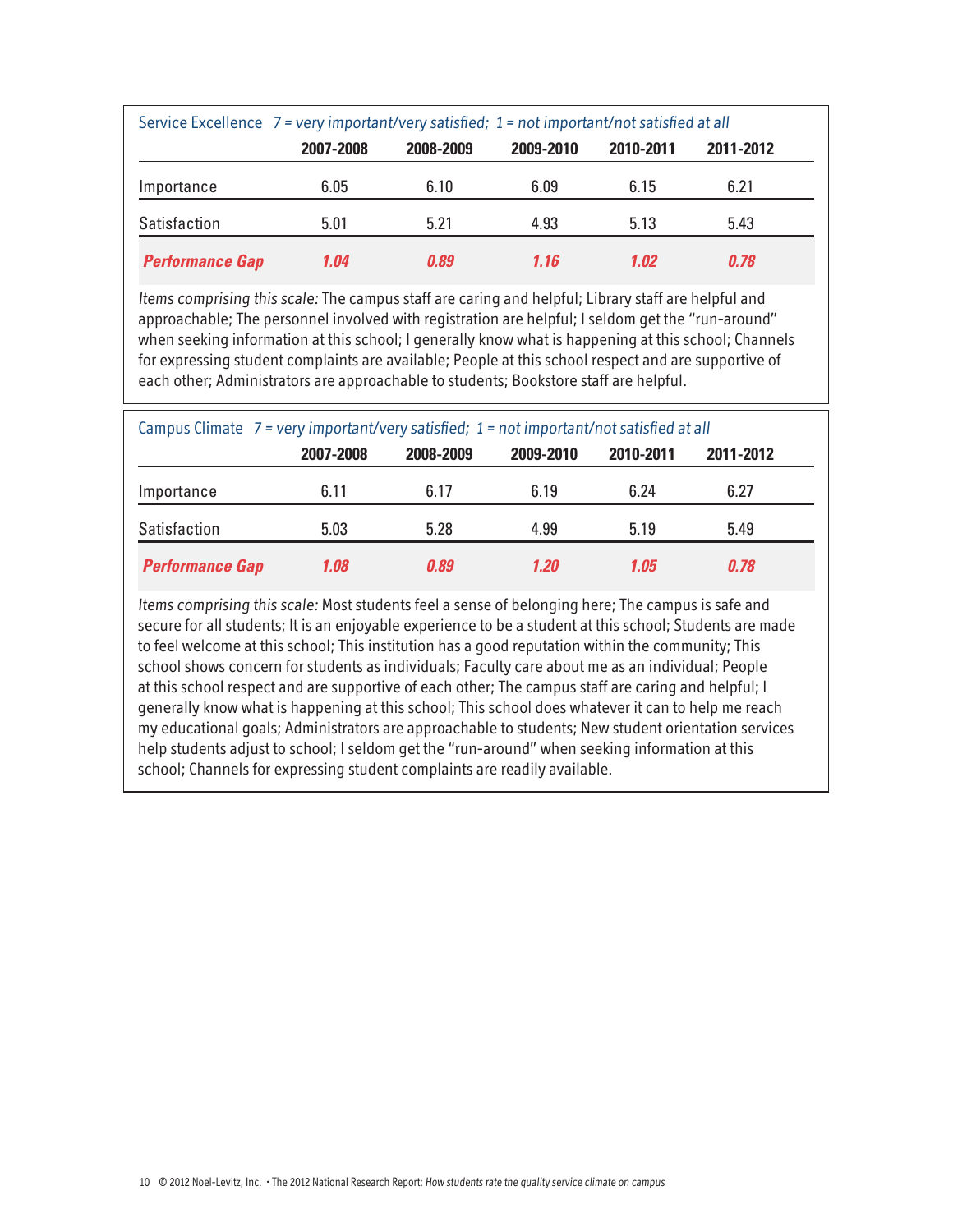## **Key indicators of a service culture**

Here are some of the things you'll see at a college or university that has a service culture:

- People take responsibility.
- There are few barriers to communication and action.
- People are responsive to the needs of internal and external customers.
- People are friendly and courteous toward each other.
- Front-line staff frequently ask if they can be of service.
- People smile and look like they enjoy their work.
- People continuously look for ways to improve.
- Staff feel empowered to act.
- People receive positive feedback from colleagues.
- Customers are pleased after their interactions with staff.
- Administrators help staff work to improve service.
- Everyone works to identify and prevent problems.
- People work to develop customer-oriented systems, policies, and procedures.
- Staff anticipate the needs of their internal and external customers.

#### **Summary**

The quality service climate on campuses is getting better, but there is still room for improvement. Campuses that are serious about service quality will look at this national trend data as a valuable source of information, but they will not stop there. To serve students well, it is even more critical for each institution to listen to its own students' unique needs and priorities by conducting campus-specific satisfaction assessments. Resulting gaps and priorities can then be used to develop targeted action plans for retaining and serving specific student populations.